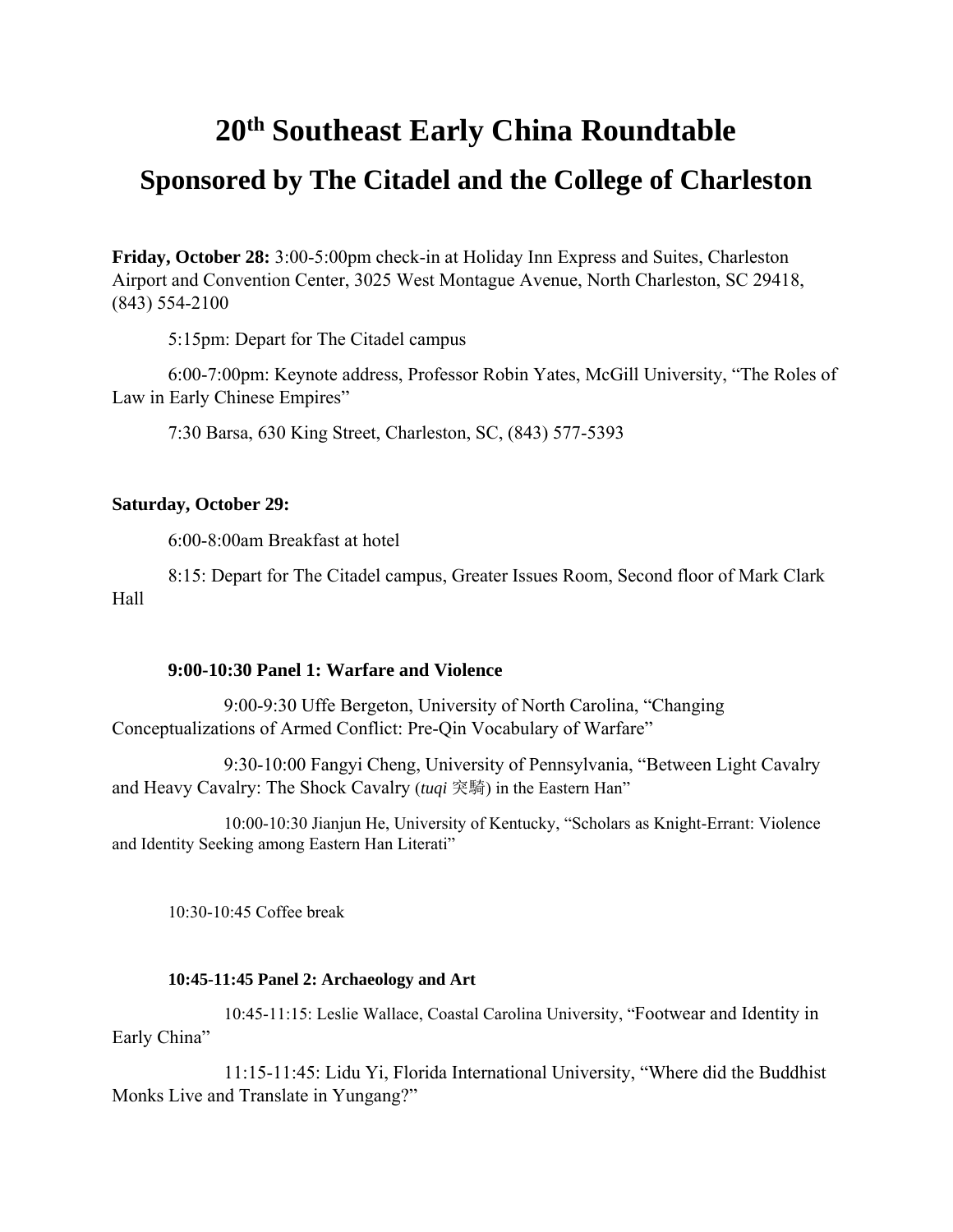11:45-1:00pm Lunch

### **Panel 3: Literature and Rhetoric**

 1:00-1:30 Piotr Gibas, College of Charleston, "The Concept of (Anti-) Hero in Early Chinese Texts"

 1:30-2:00 Eric Henry, University of North Carolina, "Dazzled by Patterns: Rhetorical Characteristics of Guòyŭ"

2:00-2:30 Karin Myhre, University of Georgia, "Voicing the Strange: Authorial Tactics in *Zhiguai*"

 2:30-3:00 Jie Wu, Murray State University, "The Two Boliang-Style Linked Verses in the Early Eighth Century"

3:00-3:15 Coffee break

## **3:15-4:15 Panel 4: Regionalism and Identity**

 3:15-3:45 Andrew Chittick, Eckerd College, "Identities and Boundaries in Early Medieval China"

 3:45-4:15 Jon Felt, Brigham Young University, "The *Huayang guozhi* and Polycentric Ecumenicalism"

 4:15-4:45 Jeffrey Richey, Berea College, "Ancient Aliens: Early Japan in the Third-Century Chinese Imaginary"

### **4:45-5:00 SEECR business meeting**

6:00pm Dinner at the Knapps'

## **Sunday October 30:**

6:00-8:00am Breakfast at hotel

8:15am Leave for The Citadel

**9:00-10:30am Panel 5: Music, Calendric Astronomy, and Philosophy**